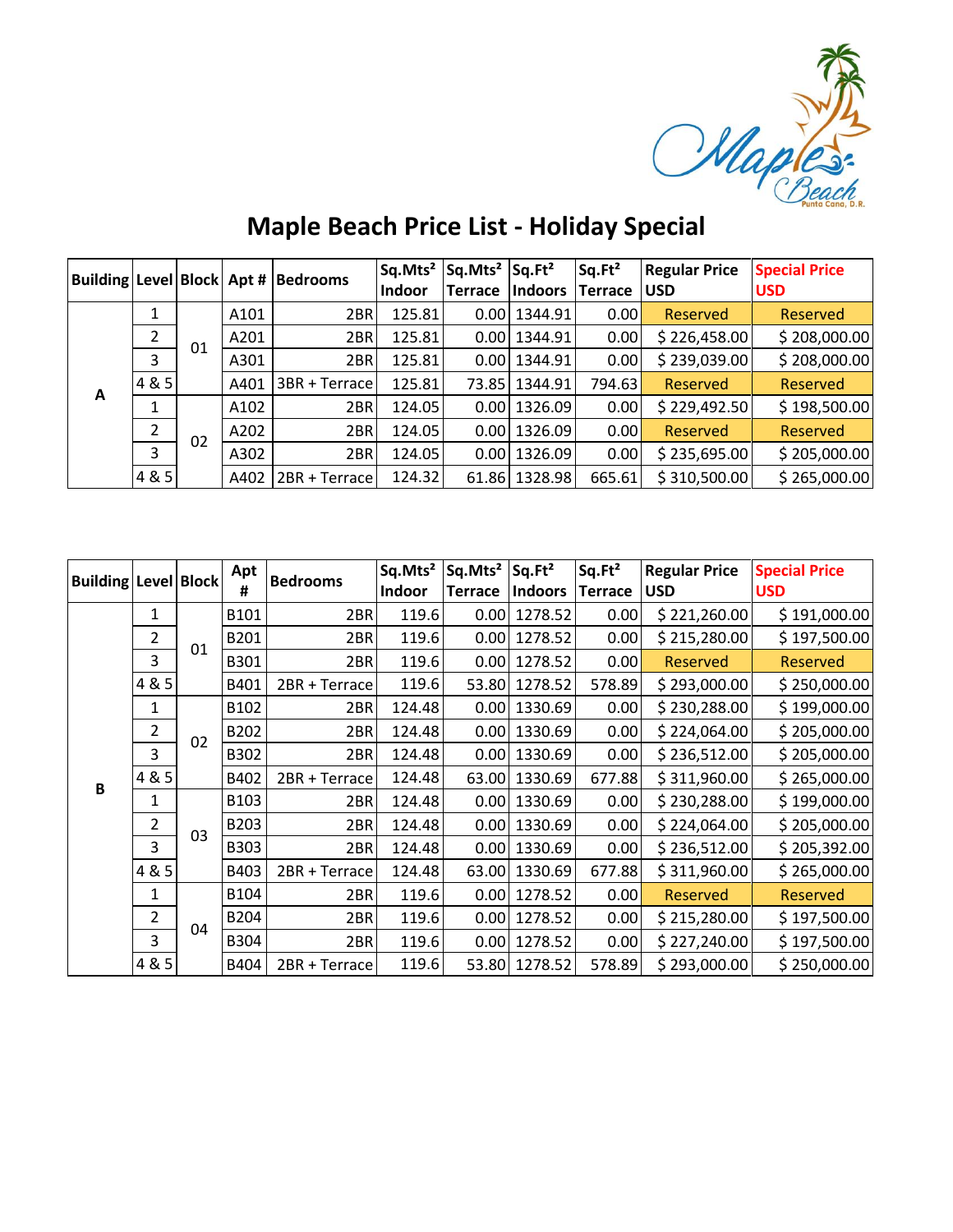Maples:

|              |                |    |      | Building Level Block Apt # Bedrooms |        | Sq.Mts <sup>2</sup>   Sq.Mts <sup>2</sup>   Sq.Ft <sup>2</sup> |                   | Sq.Ft <sup>2</sup> | Regular              | <b>Special Price</b> |
|--------------|----------------|----|------|-------------------------------------|--------|----------------------------------------------------------------|-------------------|--------------------|----------------------|----------------------|
|              |                |    |      |                                     | Indoor |                                                                | Terrace   Indoors | <b>Terrace</b>     | <b>Price USD</b>     | <b>USD</b>           |
|              | $\mathbf{1}$   |    | C101 | 1BR                                 | 75.15  | 0.00                                                           | 803.35            | 0.00               | \$142,785.00         | \$120,000.00         |
|              | 2              | 01 | C201 | 1BR                                 | 75.15  | 0.00                                                           | 803.35            | 0.00               | Reserved             | <b>Reserved</b>      |
|              | 3              |    | C301 | 1BR                                 | 75.15  | 0.00                                                           | 803.35            |                    | $0.00$ \$ 146,542.50 | \$125,000.00         |
|              | 4 & 5          |    | C401 | 1BR + Terrace                       | 86.77  | 52.16                                                          | 927.57            | 561.24             | \$197,487.50         | \$192,000.00         |
|              | 1              |    | C102 | 1BR                                 | 44.58  | 0.00                                                           | 476.56            | 0.00               | <b>Reserved</b>      | <b>Reserved</b>      |
|              | $\overline{2}$ | 02 | C202 | 1BR                                 | 44.58  | 0.00                                                           | 476.56            | 0.00               | \$95,000.00          | \$95,000.00          |
|              | 3              |    | C302 | 1BR                                 | 44.58  | 0.00                                                           | 476.56            | 0.00               | \$95,000.00          | \$95,000.00          |
|              | 4 & 5          |    | C402 | 1BR + Terrace                       | 58.71  | 33.10                                                          | 627.61            |                    | 356.16 \$131,705.00  | \$130,000.00         |
|              | $\mathbf 1$    |    | C103 | 1BR                                 | 75.29  | 0.00                                                           | 804.85            |                    | $0.00$ \$ 143,051.00 | \$120,000.00         |
|              | $\overline{2}$ | 03 | C203 | 1BR                                 | 75.29  | 0.00                                                           | 804.85            |                    | 0.00 \$139,286.50    | \$125,000.00         |
|              | 3              |    | C303 | 1BR                                 | 75.29  | 0.00                                                           | 804.85            |                    | $0.00$ \$ 146,815.50 | \$125,000.00         |
|              | 4 & 5          |    | C304 | 1BR + Terrace                       | 86.7   | 52.16                                                          | 926.82            |                    | 561.24 \$197,365.00  | \$192,000.00         |
|              | $\mathbf{1}$   |    | C104 | 1BR                                 | 46.38  | 0.00                                                           | 495.80            | 0.00               | \$95,000.00          | \$95,000.00          |
|              | $\overline{2}$ | 04 | C204 | 1BR                                 | 46.38  | 0.00                                                           | 495.80            | 0.00               | \$95,000.00          | \$95,000.00          |
|              | 3              |    | C304 | 1BR                                 | 46.38  | 0.00                                                           | 495.80            | 0.00               | \$95,000.00          | \$95,000.00          |
| $\mathsf{C}$ | 4 & 5          |    | C404 | 1BR + Terrace                       | 52.02  | 33.10                                                          | 556.09            | 356.16             | Sold                 | Sold                 |
|              | $\mathbf{1}$   |    | C105 | 1BR                                 | 78.02  | 0.00                                                           | 834.03            |                    | 0.00 \$148,238.00    | \$125,000.00         |
|              | $\overline{2}$ | 05 | C205 | 1BR                                 | 78.02  | 0.00                                                           | 834.03            |                    | 0.00 \$144,337.00    | \$129,000.00         |
|              | 3              |    | C305 | 1BR                                 | 78.02  | 0.00                                                           | 834.03            |                    | $0.00$ \$ 152,139.00 | \$129,000.00         |
|              | 4 & 5          |    | C405 | 1BR + Terrace                       | 86.12  | 52.16                                                          | 920.62            | 561.24             | \$196,350.00         | \$191,000.00         |
|              | $\mathbf{1}$   |    | C106 | 1BR                                 | 46.52  | 0.00                                                           | 497.30            | 0.00               | <b>Reserved</b>      | <b>Reserved</b>      |
|              | $\overline{2}$ | 06 | C206 | 1BR                                 | 46.52  | 0.00                                                           | 497.30            | 0.00               | Reserved             | <b>Reserved</b>      |
|              | 3              |    | C306 | 1BR                                 | 46.52  | 0.00                                                           | 497.30            | 0.00               | \$95,000.00          | \$95,000.00          |
|              | 4 & 5          |    | C406 | 1BR + Terrace                       | 53.46  | 33.10                                                          | 571.49            | 356.16             | Reserved             | <b>Reserved</b>      |
|              | 1              |    | C107 | 1BR                                 | 75.09  | 0.00                                                           | 802.71            | 0.00               | \$142,671.00         | \$120,000.00         |
|              | $\overline{2}$ | 07 | C207 | 1BR                                 | 75.09  | 0.00                                                           | 802.71            | 0.00               | <b>Reserved</b>      | <b>Reserved</b>      |
|              | 3              |    | C307 | 1BR                                 | 75.09  | 0.00                                                           | 802.71            |                    | $0.00$ \$ 146,425.50 | \$125,000.00         |
|              | 4 & 5          |    | C407 | 1BR + Terrace                       | 85.88  | 52.16                                                          | 918.06            | 561.24             | \$195,930.00         | \$190,500.00         |
|              | $\mathbf{1}$   |    | C108 | 1BR                                 | 44.58  | 0.00                                                           | 476.56            | 0.00               | \$95,000.00          | \$95,000.00          |
|              | $\overline{2}$ | 08 | C208 | 1BR                                 | 44.58  | 0.00                                                           | 476.56            | 0.00               | \$95,000.00          | \$95,000.00          |
|              | 3              |    | C308 | 1BR                                 | 44.58  | 0.00                                                           | 476.56            | 0.00               | \$95,000.00          | \$95,000.00          |
|              | 4 & 5          |    | C408 | 1BR + Terrace                       | 58.69  | 33.10                                                          | 627.40            | 356.16             | Sold                 | Sold                 |